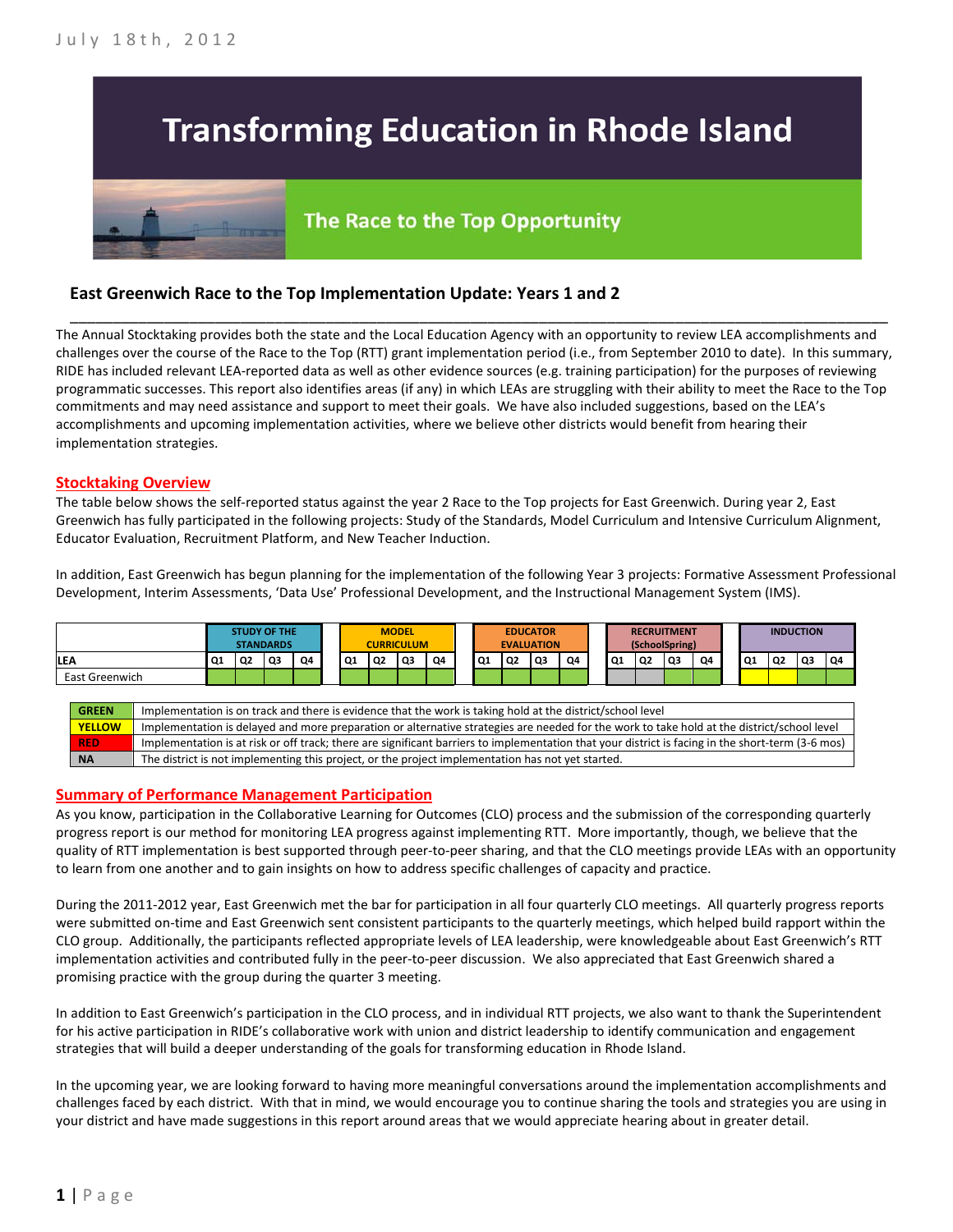#### **System of Support 1: Standards and Curriculum**

As of July 2012, East Greenwich is on-track against the System of Support 1 year 1 and year 2 commitments and tasks for Race to the Top, reflected in the tables below. Based on the quarterly progress reports submitted by East Greenwich, we have assessed the district as 'on track', 'delayed' or 'off track/at risk' on each task utilizing the criteria described on page 1 of this report.

| <b>Study of the Standards</b>                                   | Year 1:<br>SY10-11 | Year 2:<br>SY11-12 |  |
|-----------------------------------------------------------------|--------------------|--------------------|--|
| Identify educators to participate in the Study of the Standards | $X^*$              |                    |  |
| Specify names and invite participants                           |                    |                    |  |
| Coordinate schedule with RIDE for all participants              |                    |                    |  |
| Complete planned educator training                              | Λ                  | ∧                  |  |

*\*Please note: the 'x' in the above table represents the anticipated completion timeline set by RIDE, not when the district completed the task.*

| Intensive Curriculum Alignment and Model Curriculum Development                                                                                                                                                                                           |   |   | Year 2:<br>SY11-12 |  |
|-----------------------------------------------------------------------------------------------------------------------------------------------------------------------------------------------------------------------------------------------------------|---|---|--------------------|--|
| Develop and communicate a multi-year Transition Plan for the Common Core State Standards implementation, including clear<br>expectations for school level transition benchmarks and a plan for developing a curriculum aligned to the CCSS in grades K-12 |   |   | ⋏                  |  |
| Identify opportunities for educators to work collaboratively to deepen understanding of CCSS (e.g. Common Planning Time, grade<br>level team, department meetings, faculty meetings)                                                                      |   | x | x                  |  |
| Conduct analyses of each core curricula to ensure that each is aligned to standards, guaranteed and viable                                                                                                                                                | х |   |                    |  |
| ldentify which, if any, curriculum development is needed as well as the method by which curriculum will be developed (i.e. Model<br>Curriculum with the Charles A. Dana Center, through an LEA cohort, or individually)                                   |   |   |                    |  |
| Create implementation plan, including the identification of aligned resources, to support roll out of new curricula                                                                                                                                       |   |   | x                  |  |
| Develop curriculum aligned to the Common Core State Standards, including participation in Dana Center curriculum writing and<br>leadership sessions (if applicable)                                                                                       |   | X | Χ                  |  |

As noted in East Greenwich's quarterly progress reports, the district met their RTT goals (i.e., 4 per building) and utilized their RTT funds to send 48 educators to professional development sessions on the new ELA and Math Common Core State Standards (CCSS). East Greenwich has kept educators up-to-date on the district's transition to the common core process through a monthly district newsletter. Each school finished the academic year with a PowerPoint outlining the district's progress and future timeline for complete conversion to the Common Core, ensuring that all schools are on-track and aware of the continuing process.

East Greenwich distributed the Standards guidebooks in both hard copy and digital format, and utilized LiveBinder to share additional Common Core resources such as video clips to further teacher understanding of how to read the new standards. The district offered inhouse sessions over the course of the 2011-2012 school year so that all teachers would be oriented to the new CCSS. Additionally, the district has attended supplemental professional development geared towards increasing readiness to transition through focusing on text complexity, developing text-dependent questions, and deepening understanding of the math standards.

As of June 30th 2012, East Greenwich has made significant progress against implementing a guaranteed and viable curriculum aligned to the new common core state standards. During the 2011-2012 school year, East Greenwich began working with several other districts and the Dana Center to create a K-12 mathematics model curriculum (to be concluded in June 2013) and, during summer 2012, will review math resources and begin collaborative lesson planning in preparation for the upcoming school year. East Greenwich is also partnering with other districts from May to June 2012 to develop and share transition resources focused on ELA. The district implemented ELA pilot programs in grades 4-5 this past spring, and is on track for implementing the K-12 ELA curriculum starting in September 2012. The district addressed alignment to the core in physical education, health, world languages, and technology education this year, and is prepared to begin science and social studies curriculum development during the 2012-13 school year.

We want to commend East Greenwich on their collaboration (both in-district and cross-district) around resources and strategies that will deepen educator understanding of the Common Core State Standards and accelerate the implementation of the new standards at the classroom level. Additionally, the Assistant Superintendent has actively participated in the PARCC committee which has greatly aided the state's implementation. We appreciate hearing about how you customized RIDE resources to provide your teachers with additional information on both the math and ELA standards, and several districts noted that LiveBinder resource and practice was a helpful resource.

In their quarterly progress reports, East Greenwich noted that they have encountered the following challenges around this work:

- Blocking time for district professional development and work sessions
- Articulating the curriculum changes, and the research behind the changes, to classroom teachers

We hope that you will take the opportunity to share the curriculum materials, close reading questions, student work exemplars, and revised school-wide rubrics with your fellow CLO colleagues, or with all districts through the Instructional Improvement System (IMS), in the upcoming CLO meetings. We look forward to hearing about your progress working collaboratively with the other districts, and on new indistrict initiatives, as well as the successes and challenges you encountered along the way, as you (and all districts) begin planning for next steps following the common core state standards alignment.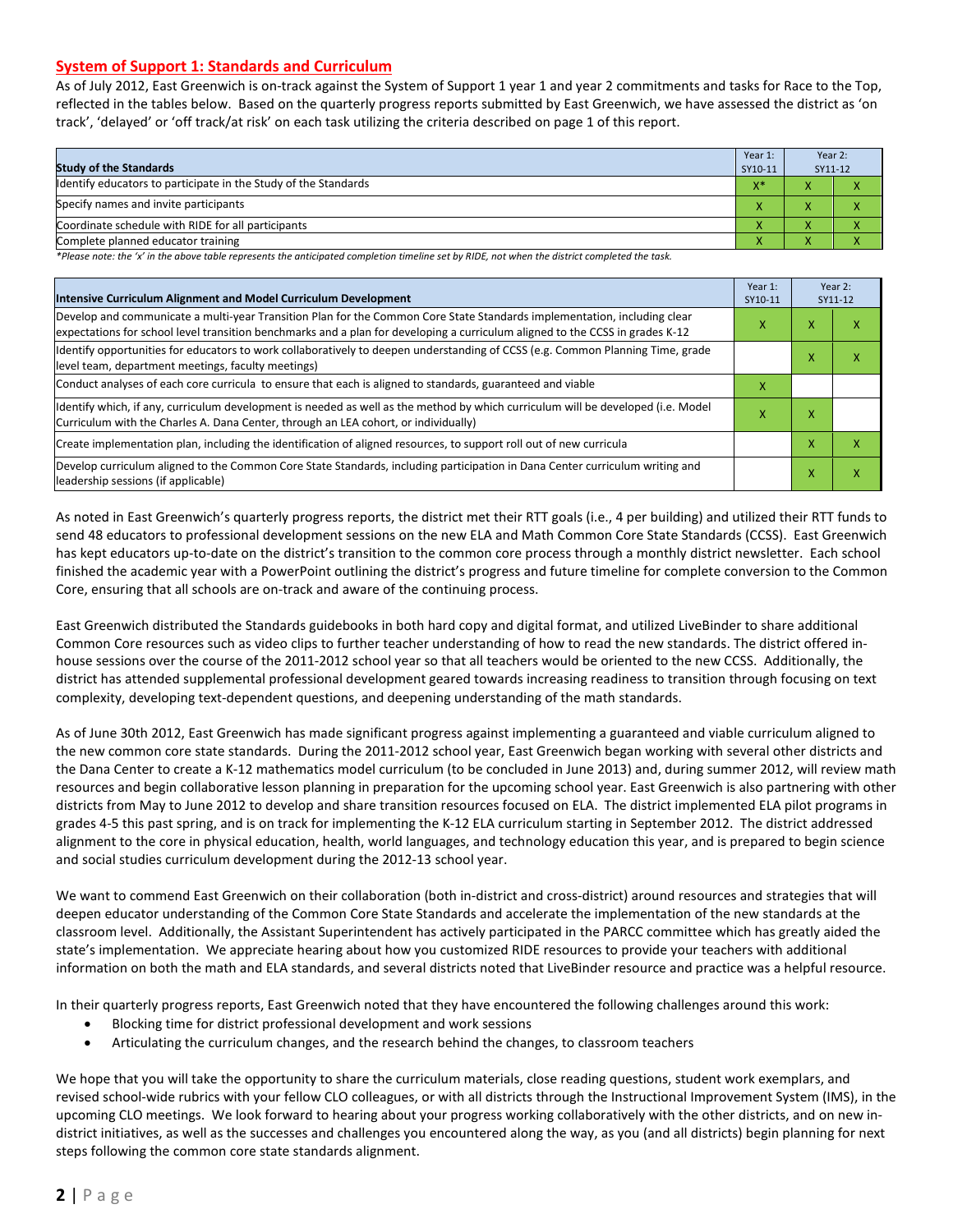#### **System of Support 2: Instructional Improvement Systems**

As of July 2012, East Greenwich is on-track against the System of Support 2 year 1 and 2 commitments and tasks for Race to the Top. Thus far, East Greenwich has reported that they intend to implement the Formative Assessment online professional development modules in Meadowbrook and Hanaford Schools, as well as the Interim Assessments in East Greenwich High School, in fall 2012. Thus far, the district has not registered to attend the facilitator orientation sessions taking place in August 2012.

Additionally, the district has confirmed that they plan to engage school data leadership teams from Cole Middle School and Frenchtown Elementary School and Eldridge School in 'Data Use' professional development starting in August 2012 and running through the remaining school year. East Greenwich has also registered for training on the Instructional Management System (IMS) Primary and RtI (Exceed) platforms, as well as for Administrator training.

In the upcoming CLO sessions, we look forward to hearing about the successes and challenges that East Greenwich has encountered while implementing these systems, as well as the district's progress around building teacher engagement in the various IMS tools and resources. Additionally, for those participating in the 'Data Use' professional development, we would be interested in hearing some of the strategies that East Greenwich has learned around deepening collaboration around data and using data to change instructional outcomes.

| Formative Assessment Online Professional Development Modules                                                                                                                                             | Year 1:<br>SY10-11 | Year 2:<br>SY11-12 |
|----------------------------------------------------------------------------------------------------------------------------------------------------------------------------------------------------------|--------------------|--------------------|
| Create multivear plan for implementation of formative assessment PD modules, including the process and timelines by which all<br>educators will participate in the formative assessment training modules |                    |                    |
| Identify facilitators who will support the implementation of formative assessment practices in daily instruction                                                                                         |                    |                    |

| <b>Instructional Management System (IMS)</b>                                                                                                                                                                                           | Year 1:<br>SY10-11                     |   | Year 2:<br>SY11-12 |
|----------------------------------------------------------------------------------------------------------------------------------------------------------------------------------------------------------------------------------------|----------------------------------------|---|--------------------|
| Designate an LEA data steward to support decision making around data collections and systems implementation and to provide input<br>and feedback on data initiatives through designated representatives                                | Identify<br><b>LEA Data</b><br>Steward | x |                    |
| Maintain data quality standards of local student information systems and upload local assessment data and program information as<br>required by RIDE in a timely manner                                                                | X                                      | x | ⋏                  |
| Review the RIDE IMS Training Plan and develop a multivear training and implementation plan to provide all educators with access<br>and training on the system                                                                          |                                        |   |                    |
| Based on IMS Training Plan guidance, register and attend training for Administrative Users (i.e. users who will maintain and configure<br>both the Primary IMS and RtI Module) and LEA Trainers (i.e. staff to be trained as trainers) |                                        |   |                    |
| Following RIDE training, LEA Administrative Users and LEA Trainers configure the IMS for educator use and to provide end users with<br>access and training needed to utilize the IMS for daily activities                              |                                        |   | x                  |

| 'Data Use' Professional Development                                                                                                                                                                                                                                                     | Year 1:<br>SY10-11 | Year 2:<br>SY11-12 |
|-----------------------------------------------------------------------------------------------------------------------------------------------------------------------------------------------------------------------------------------------------------------------------------------|--------------------|--------------------|
| Complete a needs assessment survey indicating the use of and collaboration around data within schools and across the LEA                                                                                                                                                                |                    | л                  |
| Based on RIDE implementation plan, determine the timing (i.e. Year 1, Year 2, or staggered across Year 1 and Year 2) of LEA<br>participation in 'Data Use' Professional Development and provide RIDE with the schools that will participate in Year 1 and/or Year 2<br>training cohorts |                    | χ                  |
| In coordination with RIDE, select 'Data Use' training dates for each cohort of schools, as applicable                                                                                                                                                                                   |                    | Year 1             |
| Identify and provide RIDE with the leadership team members from each school who will participate in the Year 1 and/or Year 2<br>training cohorts, as applicable                                                                                                                         |                    | Year 1             |

*\* Please note that, for this project, 'year 1' refers to cohort 1 taking place during the 2012-2013 school year, and 'year 2' refers to cohort 2 taking place during the 2013-2014 school year.*

| <b>Interim Assessments</b>                                                                                                                                                              | Year 1:<br>SY10-11 | Year 2:<br>SY11-12 |       |
|-----------------------------------------------------------------------------------------------------------------------------------------------------------------------------------------|--------------------|--------------------|-------|
| Identify method by which all educators will have access to interim assessments                                                                                                          |                    |                    |       |
| Develop timeline for training of all educators in the use of interim assessments utilizing train-the-trainer model                                                                      |                    |                    |       |
| Develop protocols or expectations regarding the use of interim assessment to inform instruction including timelines for<br>administration and process for scoring and reporting results |                    |                    | $X^*$ |

*\* As per the description on page 1, this task is 'N/A' for Year 2 (2011-2012 school year) because the district is not implementing this project until the 2013-2014 school year.*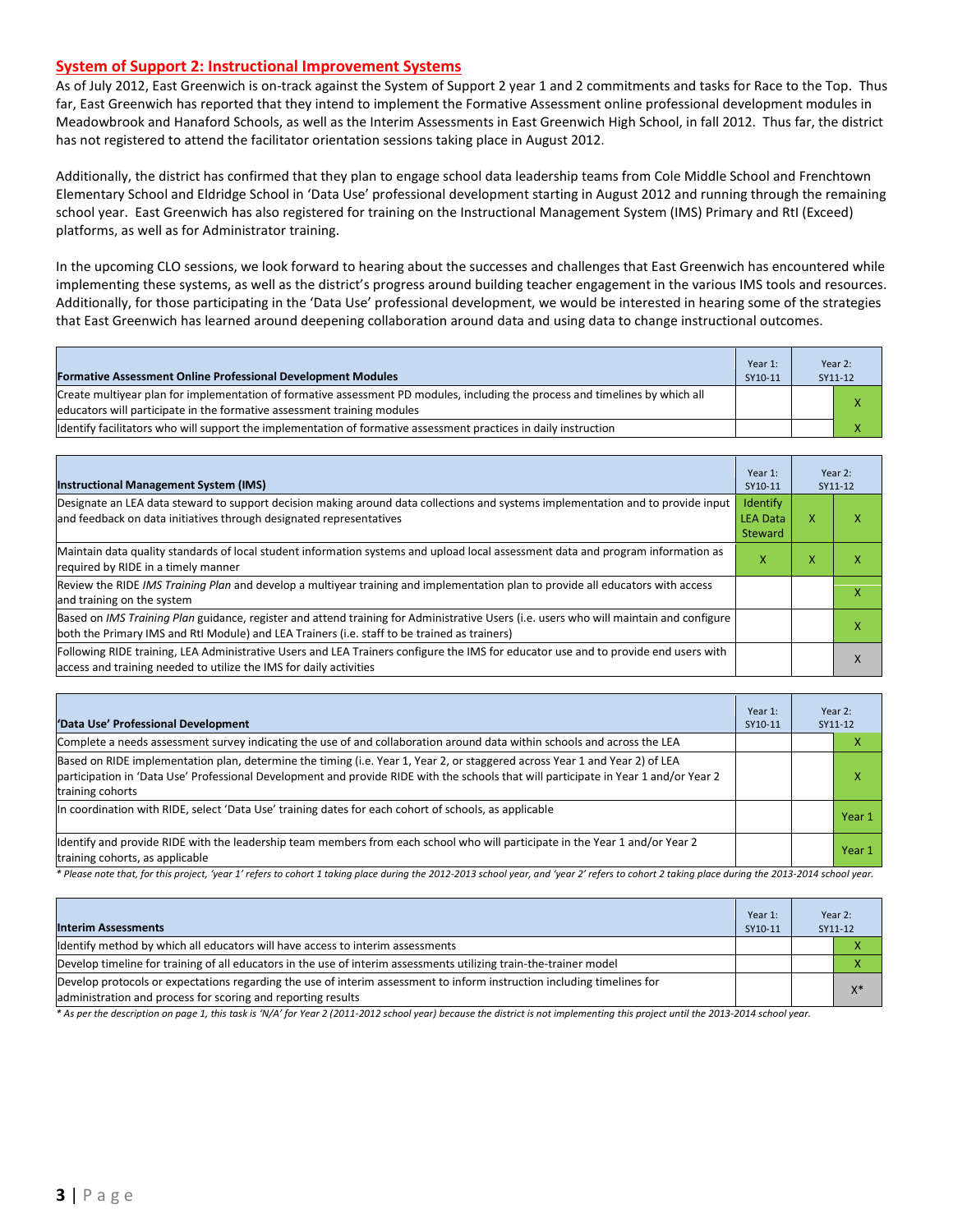#### **System of Support 3: Educator Effectiveness**

As of July 2012, East Greenwich is on-track against the System of Support 3 year 1 and 2 commitments and tasks for Race to the Top.

| <b>Educator Evaluation</b>                                                                                                                                                                            |   |   | Year 2:<br>SY11-12 |  |
|-------------------------------------------------------------------------------------------------------------------------------------------------------------------------------------------------------|---|---|--------------------|--|
| Participate in educator evaluation model design, development and refinement feedback opportunities.                                                                                                   | x | x | x                  |  |
| Identify District Evaluation Committee members, responsible for monitoring the implementation of the system and providing<br>recommendations to LEA leadership teams.                                 | x | X | X                  |  |
| Participate in field testing to support RI Model development                                                                                                                                          | X |   |                    |  |
| Identify individuals who will serve as primary and, if applicable, secondary/complementary evaluators                                                                                                 | X |   | x                  |  |
| Send all required evaluators to RIDE-provided evaluator training on model; Send evaluators and system administrators to training on<br>the Educator Performance Support System (EPSS) data system     | X | X | X                  |  |
| Examine LEA Policies and Contracts for Challenges; where applicable, consider memorandums of understanding or contract renewal<br>language which will support district implementation of evaluations. |   | X | X                  |  |
| Create a plan for the appropriate use of funds to support implementation of educator evaluation system.                                                                                               |   |   | x                  |  |
| Complete required RI Model components of educators and building administrator evaluations.                                                                                                            |   |   | x                  |  |
| Submit evaluation data and documentation (e.g. component and summative level ratings, verified rosters); provide other requested<br>linformation to support RIDE research and system improvement.     |   |   | X                  |  |

Based on their quarterly progress reports, East Greenwich implemented all components of the educator and building administrator evaluation process during the 2011-2012 school year and has submitted summative ratings for the district. Additionally, East Greenwich provided RIDE with a list of their District Evaluation Committee (DEC) members. In the quarterly progress reports, East Greenwich noted that the DEC (which includes teachers, administrators and union representatives) met on a monthly basis during the 2011-2012 school year. East Greenwich evaluators attended all RIDE-provided evaluator training during the 2011-2012 school year and the district has fully registered for evaluator training taking place during summer 2012.

At the start of the 2011-2012 school year, to support teacher understanding of the evaluation process, the district articulated the evaluation process and implications of the evaluations through a standard district-wide presentation. This, paired with a timeline for implementation in all buildings, helped district and building administrators understand the various component due dates and to track progress throughout the year. The district also utilized their RIDE-trained Intermediary Service Provider (ISP), as well as RIDE staff, to conduct co-observations and ensure calibrated and thoughtful implementation throughout the district. The district created whole-building forums to encourage feedback and communication, and created a digital tool to collect data and compile evaluation forms.

During the quarter 3 CLO meeting, East Greenwich shared the various technology resources that their district uses to create efficiencies in the evaluation process. As a result of their evaluation scheduling tool, the district was able streamline the scheduling process while also tracking the completion of various evaluation components for each teacher or building administrator. We hope that East Greenwich continues to share the strategies and resources they are using to support their evaluation process during the upcoming CLO meetings.

In their quarterly progress report, East Greenwich noted that they have encountered the following challenges around this work:

- Consistent messaging to ensure that the implementation of evaluation process and components are consistent and cohesive.
- Coordination and time , particularly for scheduling long observations

RIDE has appreciated East Greenwich's collaboration and thought partnership around the development and refinement of educator evaluation processes. Through their Assistant Superintendent's participation in the ACEES committee, as well as the Council of 12, RIDE has received valuable feedback on model refinement and the cyclical evaluation process. Additionally, the Superintendent participated in the committee for central office administrator evaluations. We hope that this additional level of participation has been as beneficial to the district as it has been to RIDE.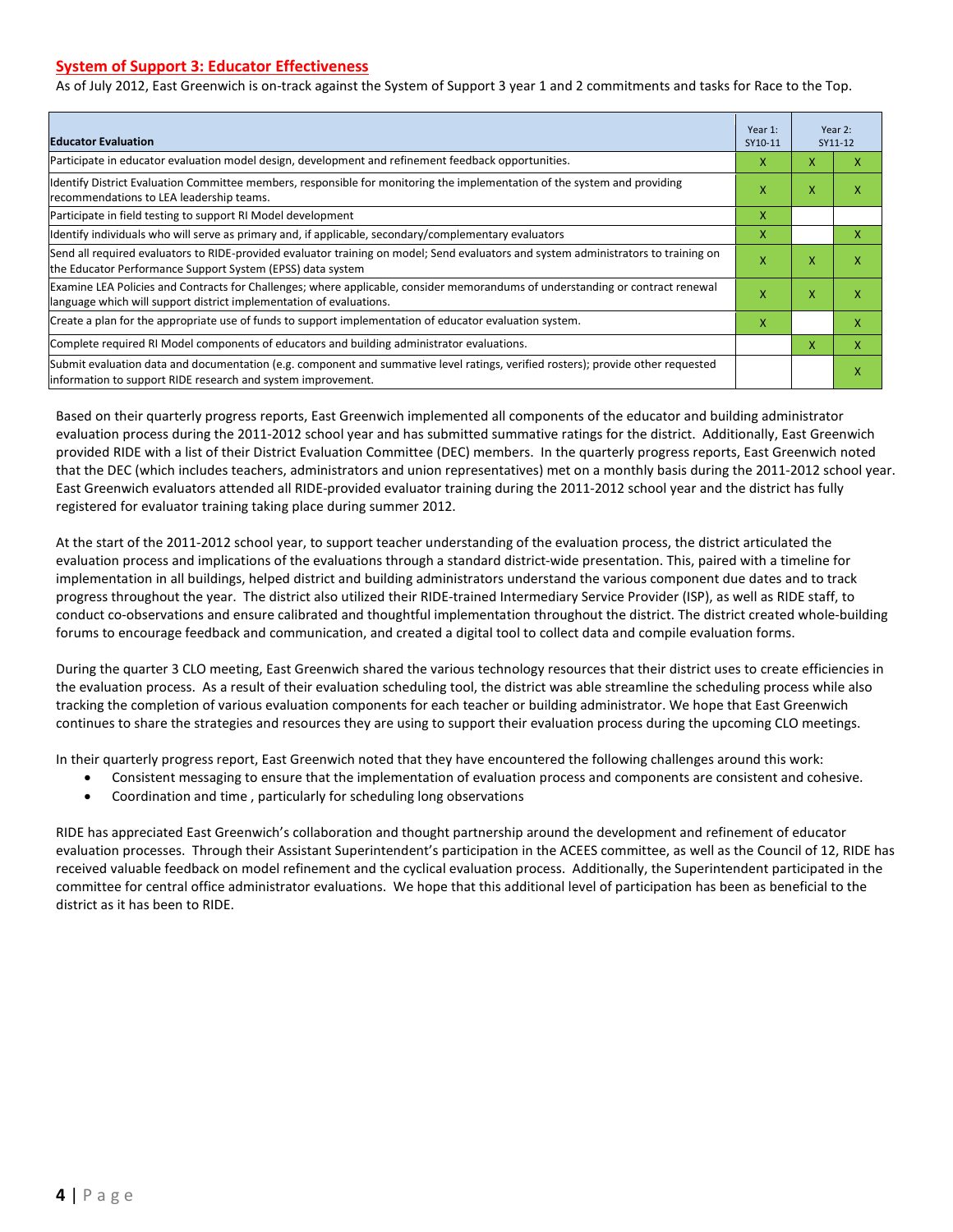#### **System of Support 4: Human Capital Development**

As of July 2012, East Greenwich is on-track against the System of Support 4 year 1 and 2 commitments and tasks for Race to the Top.

| <b>Recruitment (SchoolSpring)</b>                                                            | Year 1:<br>SY10-11 |              | Year 2:<br>SY11-12 |
|----------------------------------------------------------------------------------------------|--------------------|--------------|--------------------|
| Provide RIDE with feedback on the desired functionality of a state-wide recruitment platform |                    |              |                    |
| Attend orientation sessions with selected vendor and train relevant personnel as needed      |                    | $\mathbf{v}$ |                    |
| (Post open positions using the state-wide Recruitment Platform (SchoolSpring)                |                    |              |                    |

| <b>Beginning Teacher Induction</b>                                                                                                                                            | Year 1:<br>SY10-11 |   | Year 2:<br>SY11-12 |
|-------------------------------------------------------------------------------------------------------------------------------------------------------------------------------|--------------------|---|--------------------|
| Provide RIDE with feedback around the proposed design of the Induction Coach program                                                                                          |                    |   |                    |
| If applicable, recommend potential Induction Coaches to RIDE                                                                                                                  | л                  |   |                    |
| Review and revise hiring policies, timelines and processes in order to support appropriate and timely projections for anticipated hires<br>requiring induction coach services |                    |   |                    |
| Provide RIDE with list of beginning teachers who will receive Induction Coach support in a timely manner in order to ensure that all<br>beginning teachers have coaching      |                    |   |                    |
| Participate in RIDE-provided information opportunities in order to learn about induction coach program                                                                        |                    | v |                    |

East Greenwich has continued their use of SchoolSpring recruitment platform, and noted that the district has a protocol for posting, interviewing, and hiring using the tool.

During the 2011-2012 school year, East Greenwich had five beginning teachers which were supported by RIDE induction coaches. Additionally, the Induction coaches worked closely with principals and the new teachers so that the district would have a strong understanding of the program, and be able to evaluate its' effectiveness.

In their quarterly progress reports, East Greenwich noted that they have encountered the following challenges:

- Central office struggles with lack of communication from induction coach
- Funding for the sustainability of the Beginning Teacher Induction Program past RTT

In the upcoming CLO sessions, RIDE looks forward to engaging in a deeper conversation around the revisions that East Greenwich and other LEAs have made to their hiring policies, timelines and processes in order to support broader human capital initiatives including recruitment of highly qualified and diverse candidates and providing data-driven induction support to beginning teachers.